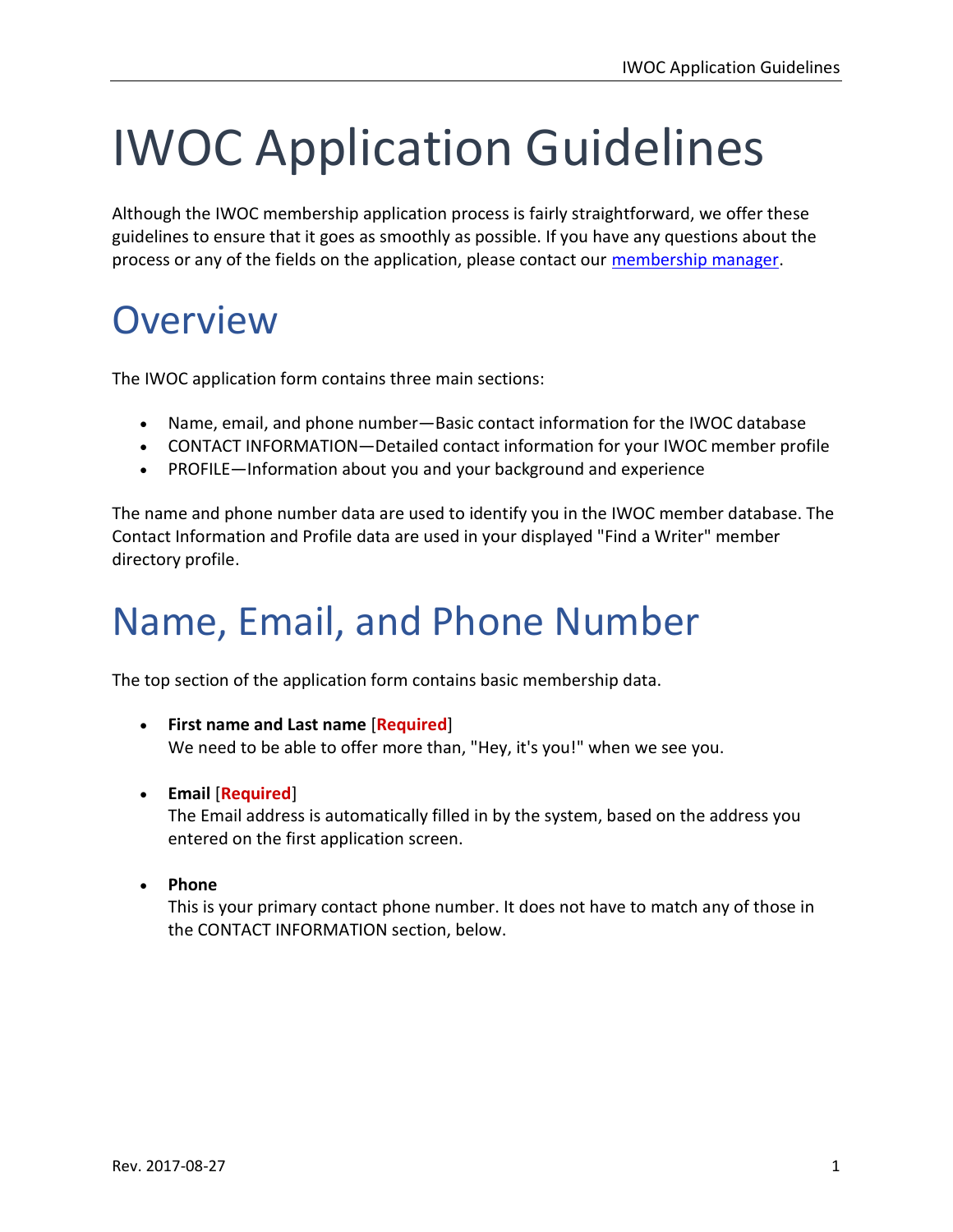# CONTACT INFORMATION

All data in the CONTACT INFORMATION section are optional. After your membership is activated, you will be able to modify them at any time and/or to personalize your privacy settings to specify which information is displayed or hidden from public view.

 Company Name [Professional membership only] If you operate your business under a company name (whether or not you're

incorporated), enter it here.

- Website(s) [Professional membership only] You can list as many websites as you like, but each one must be listed on a separate line. If you include the "www." prefix for the site address, it will be displayed as a live link in your member profile.
- Social Media [Professional membership only]

You can include in this field direct links to your social-media locations, such as your Facebook page or LinkedIn profile. To display the link as a live link in your member profile, you must include the entire link address, including the "http://www." prefix.

Email (Alternate) [Professional membership only]

If you have an alternate email address through which you would like to be contacted by potential employers, enter it here.

- Address 1, Address 2, City, State, ZIP If we need to explain the use of these fields, IWOC might not be the right organization for you.
- Phone (Office), Phone (Home), Phone (Mobile), FAX [Professional membership only] Enter in these fields any phone numbers through which you may be contacted for workrelated matters. (And yes, some people still have fax machines.)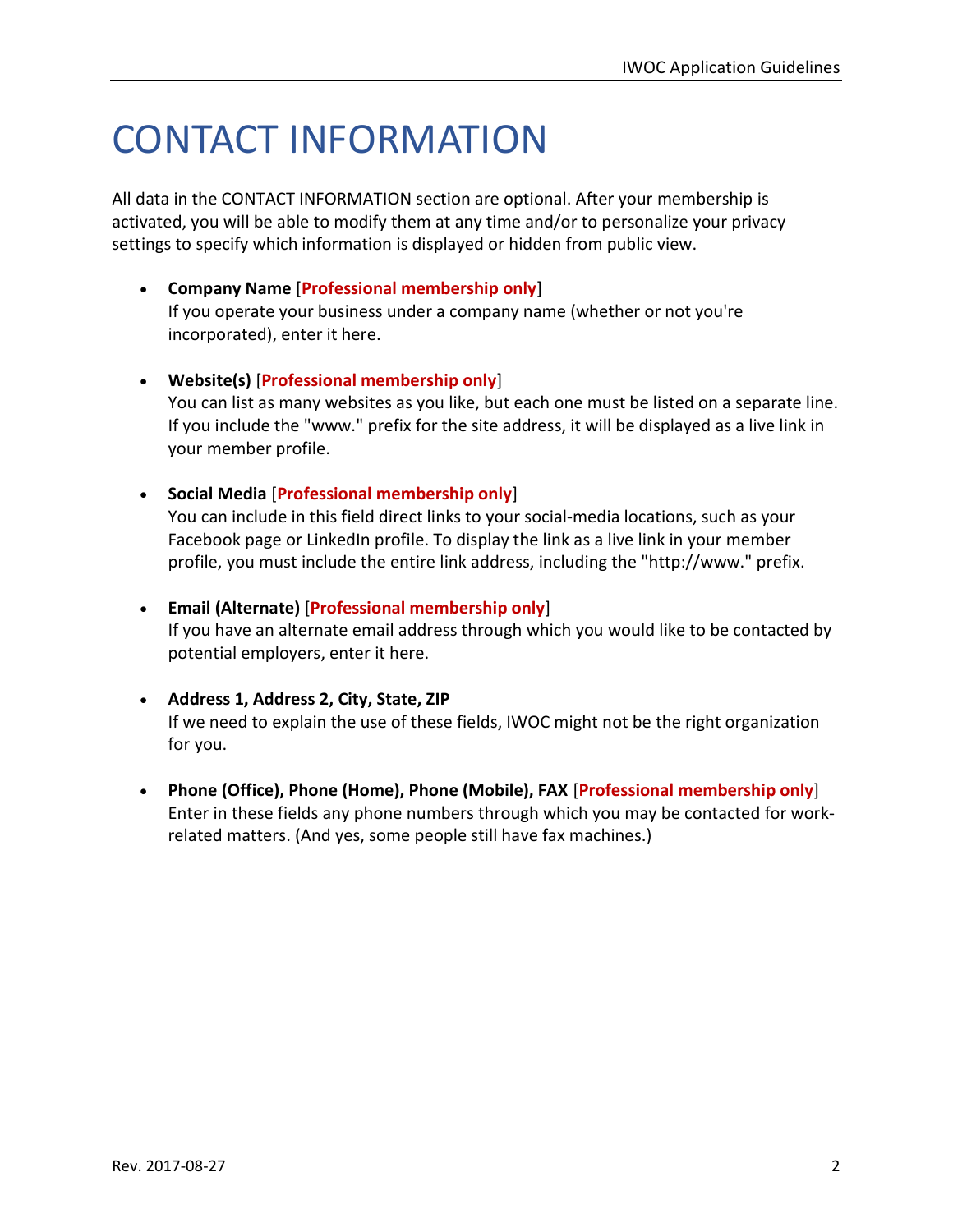# PROFILE [Professional membership only]

All data in the PROFILE section are optional. After your membership is activated, you will be able to modify most of them at any time and/or to personalize your privacy settings to specify which information is displayed or hidden from public view.

#### • Photo

If you would like your picture to be displayed in your member profile, use the "Choose File" button to locate and upload it. All uploaded pictures are resized automatically to a maximum size of 110 X 110 pixels, but please make sure that the resolution (DPI) of the uploaded picture is appropriate for Web use. (NOTE: The home page of the IWOC website features a "Featured Member" section that displays, at random, one of the IWOC member profiles whenever a visitor visits the page. If you do not have a Photo in your profile, the section displays only an innocuous silhouette.)

#### • Summary  $[25$  words maximum $]$

You can think of this section as your "elevator pitch." In just one or two sentences, give potential employers a glimpse of who you are and what you can do (and how succinct you can be).

#### Details [No maximum word count]

This field allows you to create a free-writing description of your background, skills, areas of expertise, specialties, and any other information you would like to display to advertise yourself to potential employers. Use as many words as you like—but don't bore the reader (for your own sake).

#### • Education

Here, you can list details of your educational background.

#### Experience

Select the number of years (range) of your freelance-writing experience.

#### Expertise

From the list of Expertises displayed in this section, select those that best describe your area(s) of expertise. [For a complete list of available Expertise options, see Page 5 of this document.]

#### • Specialty

From the list of Specialties displayed in this section, select those that best describe your area(s) of specialty. [For a complete list of available Specialty options, see Page 5 of this document.]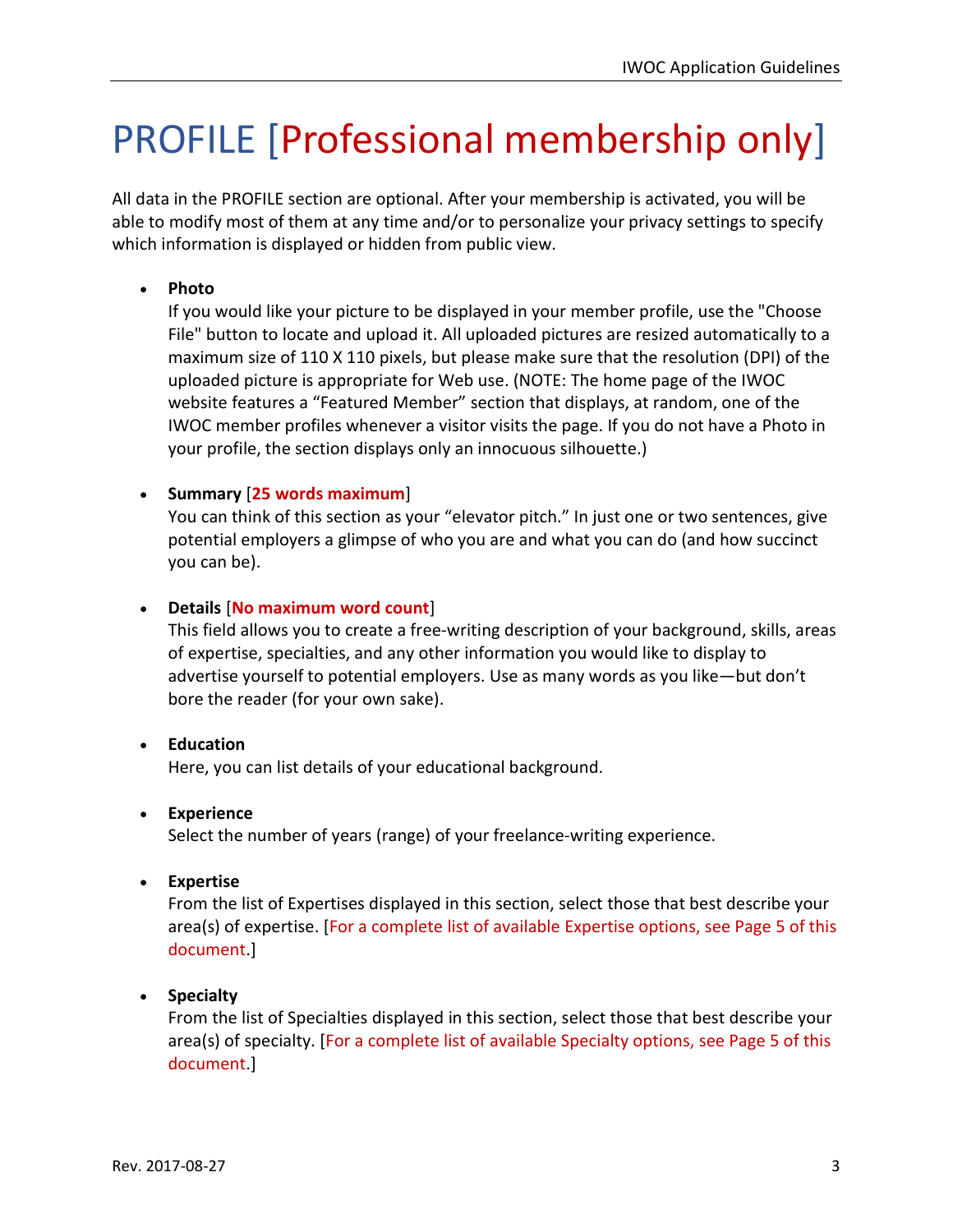#### Total Listings (Expertise + Specialty) [Required]

IWOC Professional members are allowed five (5) free listings (Expertise and/or Specialty), but you can purchase additional listings, if you like. Each purchase package increments your number of allowable listings by five (5) and costs an additional \$40. (NOTE: Please make sure that your Total Listings (Expertise + Specialty) selection correctly matches the total number of your Expertise and Specialty listings.)

#### Willing to mentor other members?

IWOC offers its members access to an informal mentoring program whereby Professional members may mentor Student, Associate, or other Professional members in certain fields related to freelance writing. If you are interested in offering your mentoring services as part of this program, select "Yes"; otherwise, select "No" or leave the field blank.

#### • Mentorship Field(s)

If you select "Yes" for the Willing to mentor other members? option, list one or two fields—for example, areas of expertise or specialties—for which you are willing to informally mentor other members.

#### Mentorship Offerings

If you select "Yes" for the Willing to mentor other members? option, enumerate the types of mentoring services you offer. For example:

- 1. Portfolio review
- 2. Website consulting
- 3. Ad critiquing
- 4. Press release critiquing